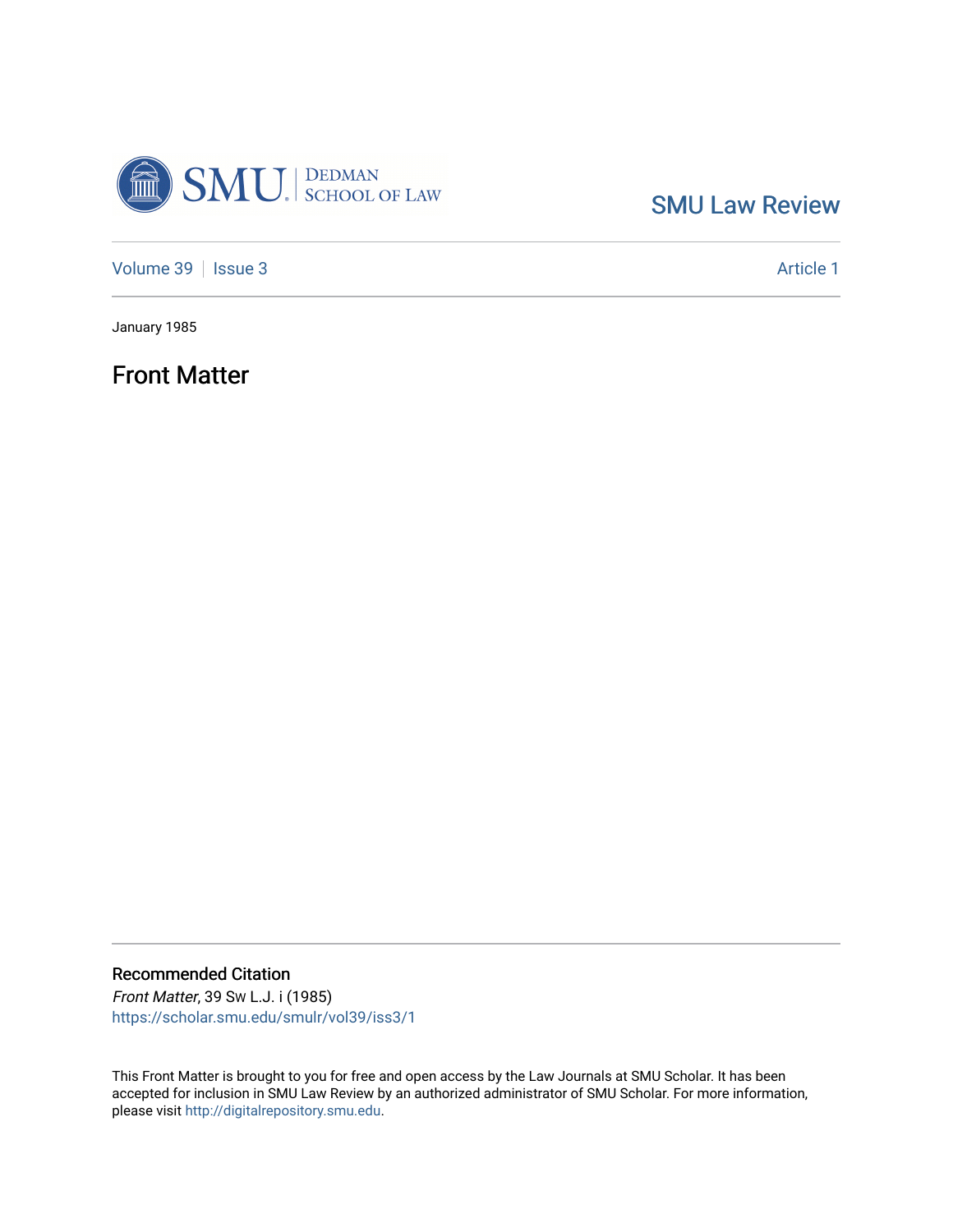# **SOUTHWESTERN LAW JOURNAL**

VOLUME 39 SEPTEMBER 1985 NUMBER 3

*©1985 by Southern Methodist University*

### **CONTENTS**

#### **SPEECH**

| Liberal Education and the<br>Legal Profession  James O. Freedman                   | 741  |
|------------------------------------------------------------------------------------|------|
| <b>ARTICLES</b>                                                                    |      |
| The Psychology of Predatory Pricing:                                               |      |
| Why Predatory Pricing Pays Harry S. Gerla                                          | -755 |
| Adjustment and Protection of Shareholder                                           |      |
| Interests in the Closely-Held                                                      |      |
| Corporation in Texas Joseph Jude Norton 781                                        |      |
| COMMENT                                                                            |      |
| The Spectrum Scarcity Doctrine: A<br>Constitutional Anachronism  Murray J. Rossini | 827  |